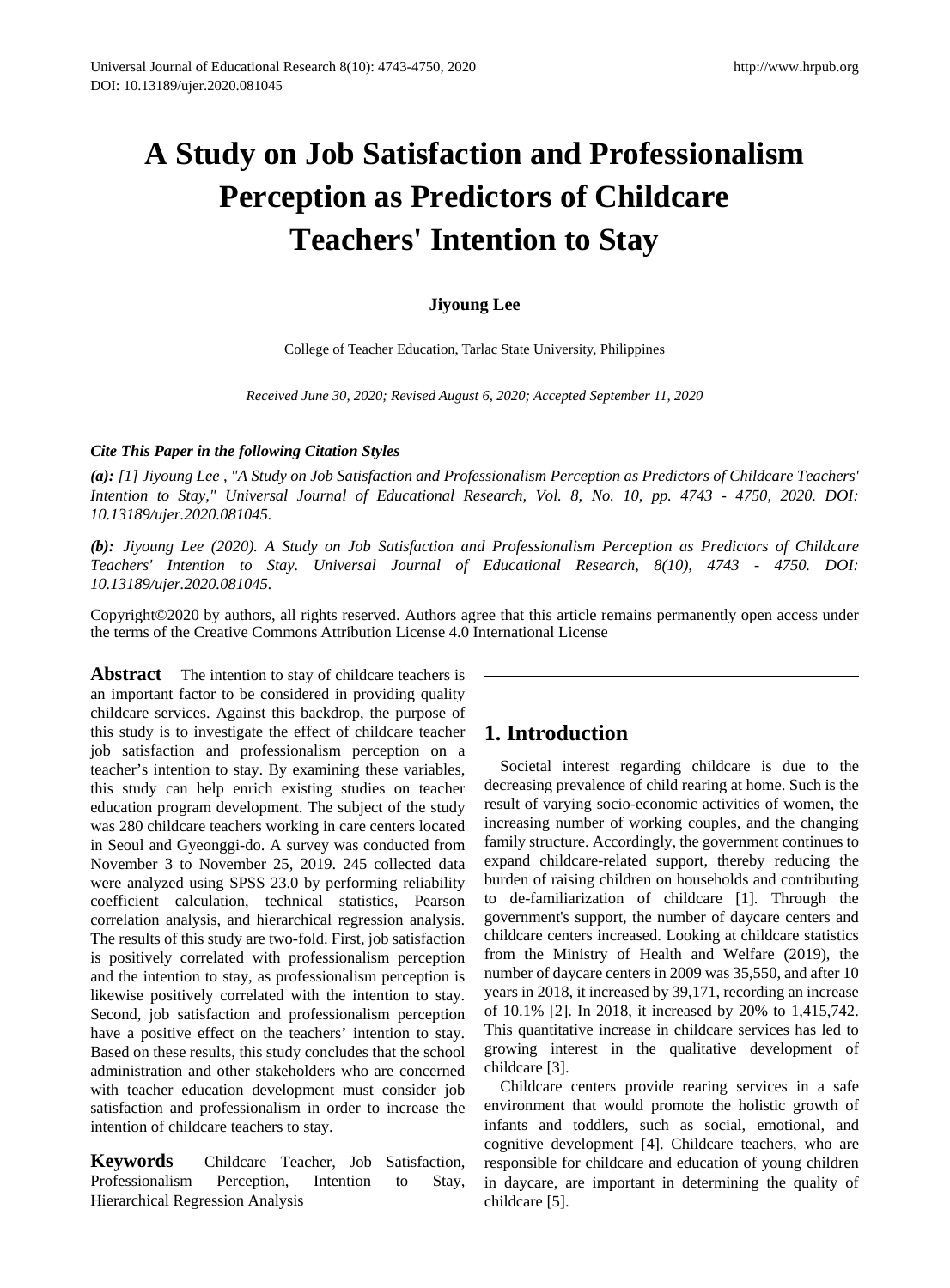A childcare teacher whose position is stable will be more consistent in delivering high-quality childcare services. In line with this, it is important to consider the intention to stay of the childcare teacher. Intention to stay refers to the resolve of the members of the organization to remain and work in that organization [6]. This has a positive effect on the organization as it increases the morale of employees in the organization and strengthens the organizational commitment to improve the stability of the entire organization [7]. A study shows that early childhood teachers deliver higher quality programs compared to other teachers if they intend to remain in early childhood education for more than 5 years [8]. The study reaffirms the significance of examining the intention of the teachers to stay as a factor that positively affects the quality of the daycare center as well as the organizational commitment of teachers [9]. Since it is crucial for the nursery teacher to play a stable role, parents are demanding that nursery teachers remain in the daycare center without reservations as they care for the infants and toddlers [10]. That is, in order to provide stable and consistently high-quality childcare services, it is necessary to consider the intention to stay of childcare teachers.

Cho, Johanson & Guchait (2009) argued that perceived low turnover intention acts as an important predictor of the intention to stay [11]. It is then effective to look at the predictive variable of turnovers in order to measure the intention to stay. Variables that affect the intention of the childcare teacher's turnover include organizational culture [12], job satisfaction [13], teacher effectiveness [14], and recognition of professionalism [15].

Environmental factors likewise influence teachers' mental health and their intention to stay [16]. Appel-Drazin (2016) emphasized that early childhood teachers must consider the environment of their work in order to remain and work in early childhood education [17]. Singh & Billingsley (1996) and Sedivy-Benton & Boden McGill (2012) also posited that the working environment is a decisive factor in the intention of the teachers to remain [18], [19]. Working satisfaction, which pertains to the contentment with the working environment, is also a predictor of intention to stay, as studies show [20], [21]. The organizational culture, organizational commitment, and job satisfaction are also considered as factors in the working environment related to the residual intention of teachers [22] [23]. Job satisfaction is defined as a favorable or positive state of emotion according to the evaluation of one's job or experience [24] [25]. Betty & Schnier (1981) further defined job satisfaction as a pleasant emotional state obtained by workers performing their jobs by believing that they provide what they need for work with positive emotions that arise when evaluating jobs or job experiences [26]. According to previous studies, the higher the employee's satisfaction with the work environment, the higher the intention to remain in the organization where they are working [27]. Therefore, if the teacher's job

satisfaction is high, it can be predicted that the residual intention will increase.

As a teacher variable, the recognition of professionalism can be defined as the knowledge and skills that a childcare teacher must possess to provide high quality of childcare. According to studies related to the professionalism perception of childcare teachers, the actual performance of childcare teachers as professionals is reported to vary depending on how much the childcare teachers perceive their professionalism [28]. In line with this, studies related to the recognition of the childcare teacher's professionalism as a variable explaining the intention of the childcare teacher to turnover have been actively conducted [29]. Professionalism can be measured through the knowledge and skills that a childcare teacher must possess in order to provide high quality of childcare [30]. It has been reported that the more childcare teachers recognize their professionalism, the lower the turnover intention is [15] [31]. Therefore, if the professionalism perception of the childcare teacher is high, the intention to stay to work more in the childcare center will be higher.

The intention to stay is an important variable to be dealt with in the study of teachers [32], as this section argued. However, there are no prior studies on the intention of the childcare teacher to remain. Existing studies closest to this topic are those that deal with turnover intention [31] [33]. Therefore, it would be logical to examine how the job satisfaction and professionalism of perception of childcare teachers affect the intention to stay. The results of this study are intended to assist in providing basic data for finding ways to increase the intention to stay of childcare teachers. Empirically and theoretically, this study will help enrich existing research in teacher education and development.

The specific research questions of this study are as follows:

Research Question 1: What is the relationship between childcare teacher's job satisfaction, professionalism perception and the intention to stay?

Research Question 2: What is the effect of job satisfaction and professionalism perception of childcare teachers on the intention to stay?

# **2. Research Method**

#### **2.1. Method and Procedure of Sampling Subjects**

The subjects of this study were surveyed from November 3 to November 25, 2019. The subjects include 280 childcare teachers working in childcare centers located in Seoul and Gyeonggi-do, South Korea. A total of 245 data were used for the final analysis, with 11 copies being unsuccessful responses or missing values among the 256 questions collected. The demographic characteristics of the subjects are shown in Table 1.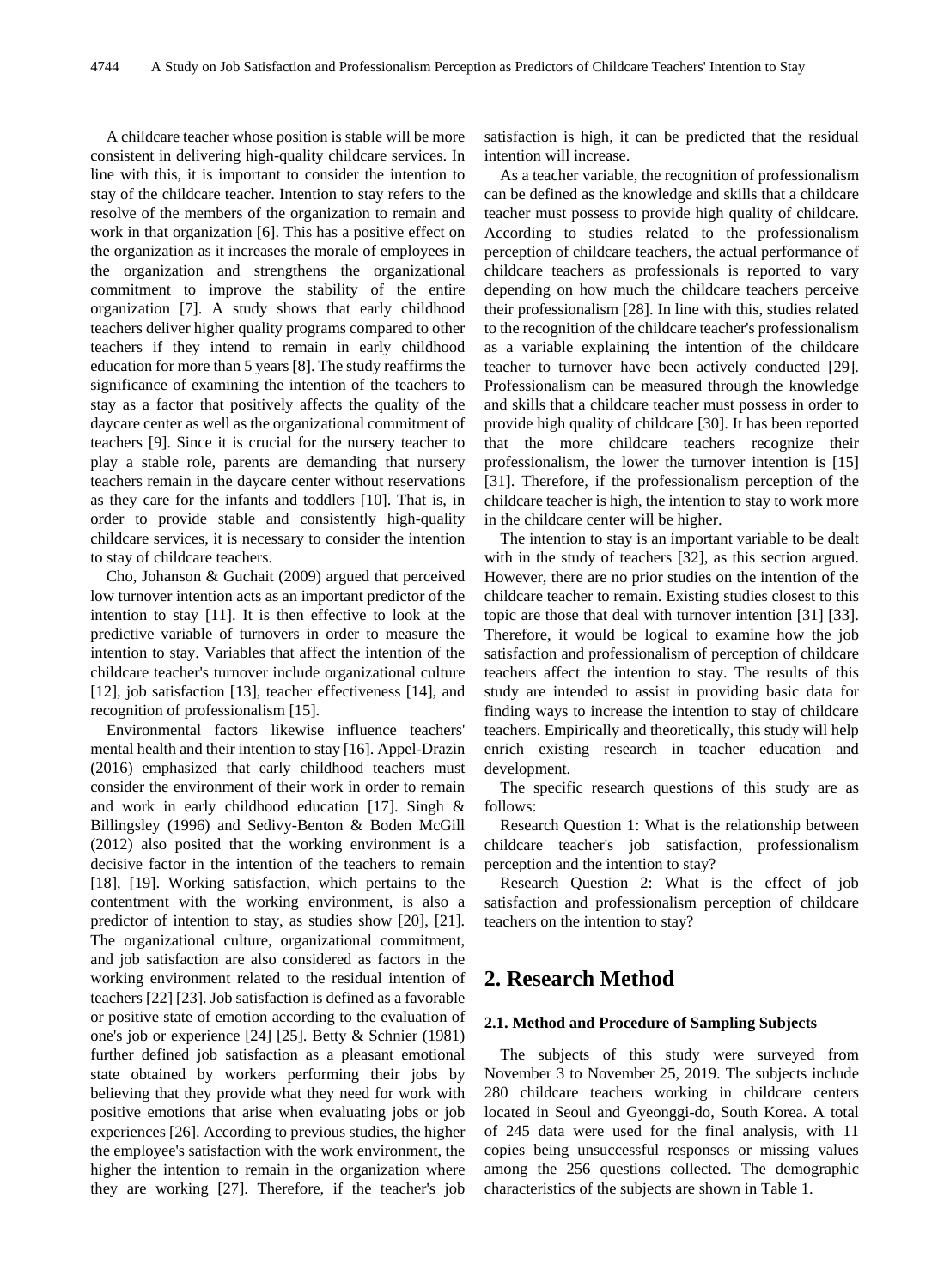41.2% of the surveyed participants are in their 40s, and 49.8% have a highest educational attainment of 2-3 years college graduation. Education experience of over 10 years was 32.2%, and private nurseries were 47.8% for working institutions. As for the position, homeroom teachers comprise 66.9% of the total sample.

#### **2.2. Measurement Instruments**

#### 2.2.1. Job Satisfaction

To measure job satisfaction, a Korean Childcare Teacher's Job Satisfaction Scale: K-CTJSS [34] was used. The sub-factors are the facility operation method of the manager (11 questions), social recognition (8 questions), work environment and welfare (6 questions), workload and time management (6 questions), relationship with peer teachers (5 questions), and relationship with parents (4 questions). The questionnaire consists of 40 questions. The 5-point Likert scale was used for the measurement. A high score means that the job satisfaction of the childcare teacher is high. In this study, the reliability Cronbach' $\alpha$  is the facility operation method or the manager .868 social

recognition .960, work environment and welfare .922, workload and time management .750, relationship with peer teachers .759, relationship with parents. 878, and total .942.

#### 2.2.2. Professionalism Perception

Wang's [35] Current Status and Self-Desire for Professional Competence, which was likewise used by Jeong [36], was used for measuring childcare teachers' professionalism perception. The sub-factors are composed of 30 questions: teaching ability (7 questions), operational management skills (6 questions), communication skills (9 questions), professional development ability (3 questions), and childcare protection skills (5 questions). The measurement used a 5-point Likert scale, which means that the higher the score, the higher the professionalism as a childcare teacher. Reliability Cronbach'α in this study was .91 for teaching ability, .89 for operational management ability, .90 for communication ability, .84 for professional development ability, and .85 for childcare protection and total .94.

|                          | ${\bf N}$         | $\%$           |      |
|--------------------------|-------------------|----------------|------|
|                          | 20s               | 57             | 23.3 |
|                          | 30s               | 60             | 24.5 |
| Age(yr)                  | 40s               | 101            | 41.2 |
|                          | 50s               | 27             | 11.0 |
|                          | High school       | 53             | 21.6 |
| <b>Education</b> level   | College(2~3yrs)   | 122            | 49.8 |
|                          | University(4yrs)  | 57             | 23.3 |
|                          | Graduate school   | 13             | 5.3  |
|                          | $1 - 3yrs$        | 52             | 21.2 |
|                          | 4-6yrs            | 37             | 15.1 |
| Teaching experience(yr)  | 7-9yrs            | 77             | 31.4 |
|                          | Over 10yrs        | 79             | 32.2 |
|                          | Home              | 98             | 40.0 |
|                          | Private           | 117            | 47.8 |
| Type of childcare center | Public            | 15             | 6.1  |
|                          | Work              | $\overline{9}$ | 3.7  |
|                          | Corporate         | 6              | 2.4  |
|                          | Homeroom teacher  | 164            | 66.9 |
|                          | Head teacher      | 27             | 11.0 |
| Position                 | Vice-director     | 10             | 4.1  |
|                          | Director          | 23             | 9.4  |
|                          | Assistant teacher | 21             | 8.6  |
|                          | Total             | 245            | 100  |

**Table 1.** Demographic characteristics of the sample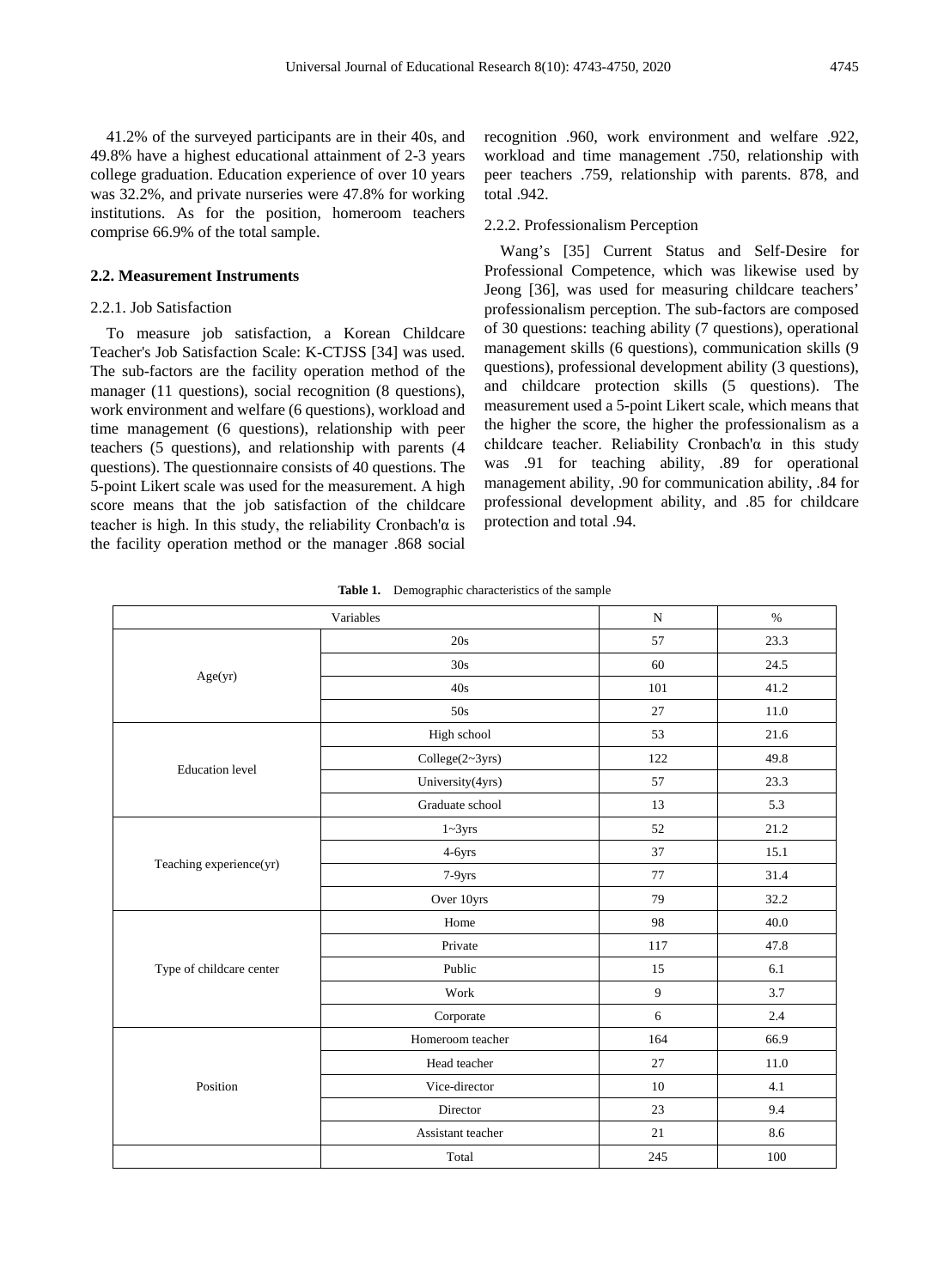#### 2.2.3. The Intention to Stay

To measure the intention to stay of childcare teachers, the study's questionnaire was developed based on the research of Mohanachandran & Govindarajo [37], Iverson [38], Torquati, Raikes, & Huddleston-Casas [39], and Graham [40]. The questions consisted of 6 questions. For the measurement, the 5-point Likert scale was used. The higher the computed score is, the higher the intention to stay of the childcare teachers. In this study, the reliability Cronbach'α was .81.

#### **2.3. Analysis**

The data collected in this study were analyzed using SPSS 23.0. Technical statistical treatments were used to identify the general characteristics of the study subjects. To find the reliability of each measurement tool, a reliability coefficient was calculated. Pearson correlation analysis was performed to examine the relationship of each variable. Hierarchical regression analysis was employed to identify the effect of job satisfaction and professionalism perception on intention to stay.

# **3. Result**

#### **3.1. Technical Statistics of Variables**

Table 2 shows the technical statistics of the variables. The average of job satisfaction of the study subjects was  $3.66 \pm .49$  points, and the average of the sub-factors was  $4.02 \pm .62$  of work environment and welfare,  $3.91 \pm .75$  of social recognition,  $3.90 \pm .66$  of relationship with parents,  $3.68 \pm .61$  of workload and time management,  $3.42 \pm .61$ of relationship with peer teachers,  $3.14 \pm .68$  of facility operation method of the manager. The average of professionalism perception was  $3.21 \pm .48$  points, and the average for each sub-factor was  $3.26 \pm .52$  for

communication skills,  $3.21 \pm .54$  for childcare protection ability,  $3.19 \pm .54$  for operation management ability,  $3.18$  $\pm$  .49 for teaching ability, and professional development ability  $3.18 \pm .59$ . The mean of intention to stay was 2.25  $\pm$  .74 points.

**Table 2.** Technical Statistics of Variables

| Variables                                | М    | <b>SE</b> |
|------------------------------------------|------|-----------|
| <b>Job Satisfaction</b>                  | 3.66 | .49       |
| Social Recognition                       | 3.91 | .75       |
| Facility Operation Method of the Manager | 3.14 | .68       |
| Relationship with Peer Teachers          | 3.42 | .60       |
| Workload and Time Management             | 3.68 | .61       |
| Work Environment and Welfare             | 4.02 | .62       |
| Professionalism of Perception            | 3.21 | .48       |
| <b>Teaching Ability</b>                  | 3.18 | .49       |
| <b>Operation Management Ability</b>      | 3.19 | .54       |
| <b>Communication Skills</b>              | 3.26 | .52       |
| Professional Development Ability         | 3.18 | .59       |
| <b>Childcare Protection Ability</b>      | 3.21 | .54       |
| Intention to Stay                        | 2.25 | .74       |

# **3.2. Correlation between Job Satisfaction, Professionalism Perception, and the Intention to Stay**

Table 3 shows the results of the correlation between job satisfaction, professionalism, and the intention to stay. Job satisfaction showed a significant positive correlation with professionalism perception ( $r = .141$ ,  $p < .05$ ) and intention to stay ( $r = .416$ ,  $p < .001$ ), and professionalism perception with intention to stay ( $r = 606$ ,  $p < 001$ ).

**Table 3.** Correlation of Variables

| 1. Job Satisfaction           |         |     |  |
|-------------------------------|---------|-----|--|
| 2. Professionalism Perception | 14      |     |  |
| 3. Intention to Stay          | $10***$ | *** |  |
| ***p<.001, $p<.05$            |         |     |  |

|           | <b>SR</b> | FO.      | RT       | RP           | <b>WT</b> | <b>WE</b> | TA       | <b>OA</b> | CS       | <b>PA</b>      | CA       | <b>IS</b>    |
|-----------|-----------|----------|----------|--------------|-----------|-----------|----------|-----------|----------|----------------|----------|--------------|
| <b>SR</b> | 1         |          |          |              |           |           |          |           |          |                |          |              |
| FO.       | $.41***$  |          |          |              |           |           |          |           |          |                |          |              |
| RT        | $.36***$  | $.50***$ | 1        |              |           |           |          |           |          |                |          |              |
| RP        | $.56***$  | $.41***$ | $.59***$ | $\mathbf{1}$ |           |           |          |           |          |                |          |              |
| WT        | $.30***$  | $.17**$  | $.43***$ | $.34***$     | 1         |           |          |           |          |                |          |              |
| WE        | $.56***$  | 39***    | $.32***$ | $.58***$     | $.33***$  | 1         |          |           |          |                |          |              |
| TA        | .05       | $.20**$  | .06      | .08          | .04       | .08       | 1        |           |          |                |          |              |
| <b>OA</b> | .04       | $.17**$  | .07      | .07          | .01       | .07       | $.58***$ | 1         |          |                |          |              |
| CS        | .11       | $.19**$  | .13      | .12          | $-.02$    | $.10\,$   | $.47***$ | $.41***$  | 1        |                |          |              |
| PA        | .04       | $.15*$   | .08      | .07          | .02       | .06       | $.49***$ | $.33***$  | .49***   | $\overline{1}$ |          |              |
| CA        | .08       | $.16*$   | .09      | .11          | $-.00$    | .06       | $.42***$ | $.35***$  | $.54***$ | $.51***$       | 1        |              |
| IS        | $.34***$  | $.36***$ | $.33***$ | $.31***$     | $.16*$    | $.29***$  | $.52***$ | $.45***$  | .49***   | $.42***$       | $.41***$ | $\mathbf{1}$ |

**Table 4.** Correlation between Sub-factors of Variables

 $\rm ^{***}p<.001, \rm ^{**}p<.01$  ,  $\rm ^*p<.05$ 

Note. Job satisfaction (SR: social recognition, FO: facility operation method of the manager, RT: relationship with peer teachers, RP: relationship<br>with parents, WT: workload and time management, WE: work environment and w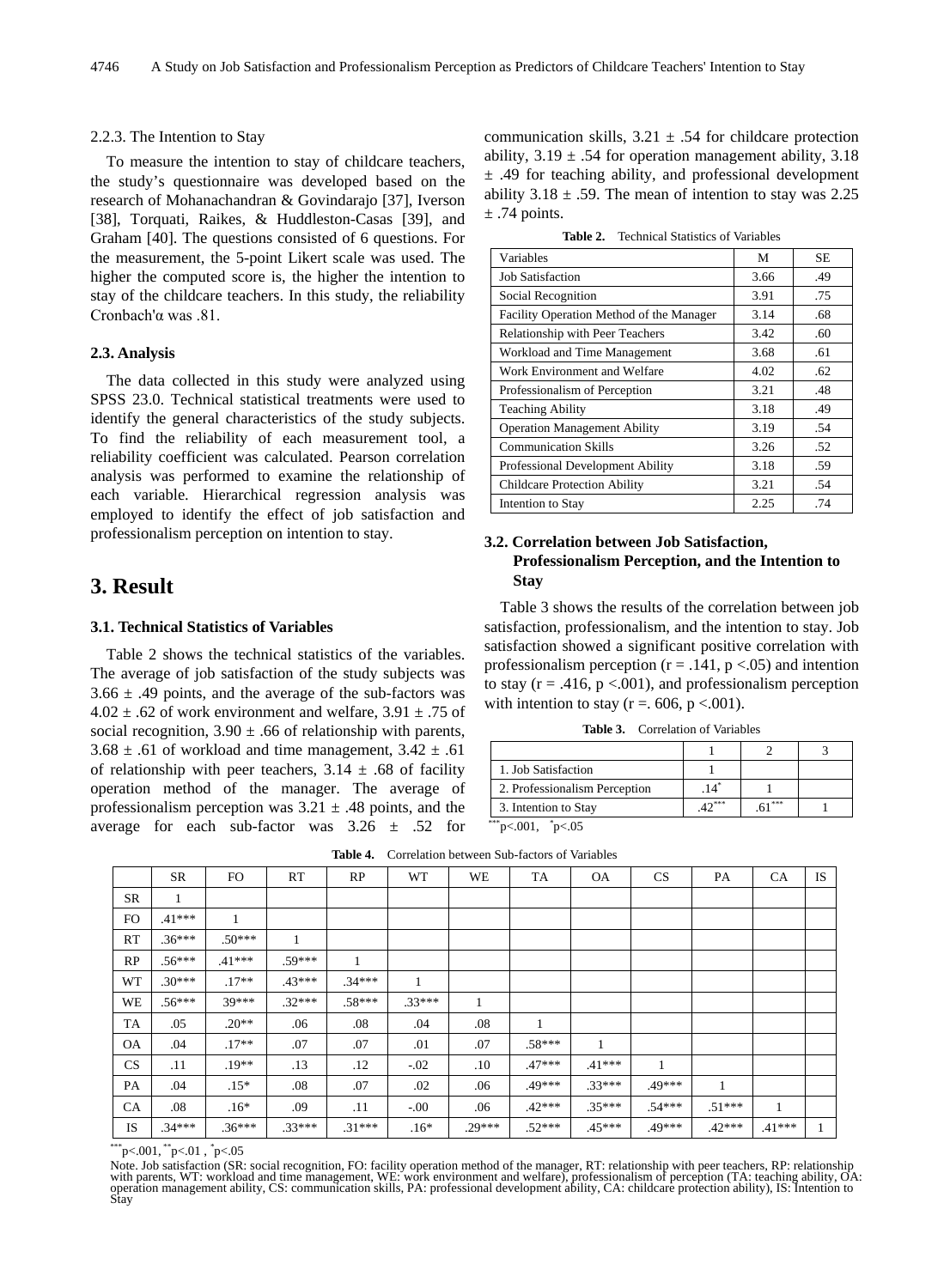### **2.3. The Effects of Job Satisfaction and Professionalism Perception on the Intention to Stay**

Model 1 was statistically significant ( $F = 9.441$ ,  $p < .001$ ) as a result of hierarchical regression analysis to examine the effect of childcare teacher's job satisfaction and professionalism perception on intention to stay. The explanatory power of satisfaction was 19.2%. Among the sub-factors of job satisfaction, social recognition ( $\beta$  = .20, p <.05), facility operation method of the manager ( $\beta$  = .19,

 $p \le 01$ ), relationship with peer teachers ( $\beta = .17$ ,  $p \le .05$ ) were found to have a significant positive effect on the intention to stay (Table 5).

Model 2 was also statistically significant ( $F = 21.610$ , p <.001). 50.5% of job satisfaction and professionalism perception were explained. Among the sub-factors of professional recognition, operational management ability ( $\beta$  = .30, p <.01) and communication skill ( $\beta$  = .24, p <.05) were found to have a significant positive effect on the intention to stay (Table 6).

|        | Variables                                         | $\, {\bf B}$ | SE      | β      | t      | $\mathbf{p}$ | <b>VIF</b> |  |
|--------|---------------------------------------------------|--------------|---------|--------|--------|--------------|------------|--|
|        | Constant                                          | .12          | .36     |        | .34    | .732         |            |  |
|        | SR                                                | .20          | $.10\,$ | .20    | 2.00   | .047         | 2.883      |  |
|        | FO.                                               | .21          | .08     | .19    | 2.66   | .008         | 1.490      |  |
| Model1 | RT                                                | .21          | .10     | .17    | 2.08   | .039         | 1.994      |  |
|        | RP                                                | $-.01$       | .10     | $-.10$ | $-.11$ | .912         | 2.445      |  |
|        | WT                                                | $-.01$       | .08     | $-.01$ | $-.14$ | .889         | 1.310      |  |
|        | WE                                                | .02          | .11     | .02    | .19    | .846         | 2.471      |  |
|        | F=9.411, p <. 001, $R^2$ =. 192, Adj $R^2$ =. 172 |              |         |        |        |              |            |  |

Table 5. The Effects of Job Satisfaction on the Intention to Stay (Model1)

Note. Job satisfaction (SR: social recognition, FO: facility operation method of the manager, RT: relationship with peer teachers, RP: relationship with parents, WT: workload and time management, WE: work environment and welfare)

|                    | Variables | $\, {\bf B}$                           | $SE$ | $\boldsymbol{\beta}$ | $\mathbf t$ | p    | VIF   |
|--------------------|-----------|----------------------------------------|------|----------------------|-------------|------|-------|
|                    | Constant  | $-2.21$                                | .35  |                      | $-6.33$     | .000 |       |
|                    | SR        | .23                                    | .08  | .23                  | 2.92        | .004 | 2.922 |
|                    | <b>FO</b> | .09                                    | .06  | .09                  | 1.48        | .139 | 1.551 |
|                    | RT        | .21                                    | .08  | .17                  | 2.56        | .011 | 2.041 |
|                    | RP        | $-.04$                                 | .08  | $-.03$               | $-45$       | .653 | 2.460 |
|                    | WT        | .02                                    | .07  | .01                  | .25         | .805 | 1.349 |
| Model <sub>2</sub> | WE        | $-.01$                                 | .09  | $-.01$               | $-11$       | .909 | 2.485 |
|                    | TA        | .01                                    | .14  | .01                  | .11         | .915 | 3.823 |
|                    | OA        | .42                                    | .14  | .30                  | 3.01        | .003 | 4.785 |
|                    | CS        | .33                                    | .15  | .24                  | 2.29        | .023 | 4.947 |
|                    | PA        | .11                                    | .11  | .09                  | 1.02        | .308 | 3.430 |
|                    | CA        | $-.04$                                 | .13  | $-.03$               | $-.27$      | .787 | 4.245 |
|                    |           | F=21.610, p<.001, R2=.505, Adj R2=.482 |      |                      |             |      |       |

**Table 6.** The Effects of Job Satisfaction and Professionalism Perception on the Intention to Stay (Model2)

Note. Job satisfaction (SR: social recognition, FO: facility operation method of the manager, RT: relationship with peer teachers, RP: relationship with parents, WT: workload and time management, WE: work environment and welfare), professionalism of perception (TA: teaching ability, OA: operation management ability, CS: communication skills, PA: professional development ability, CA: childcare protection ability), IS: Intention to Stay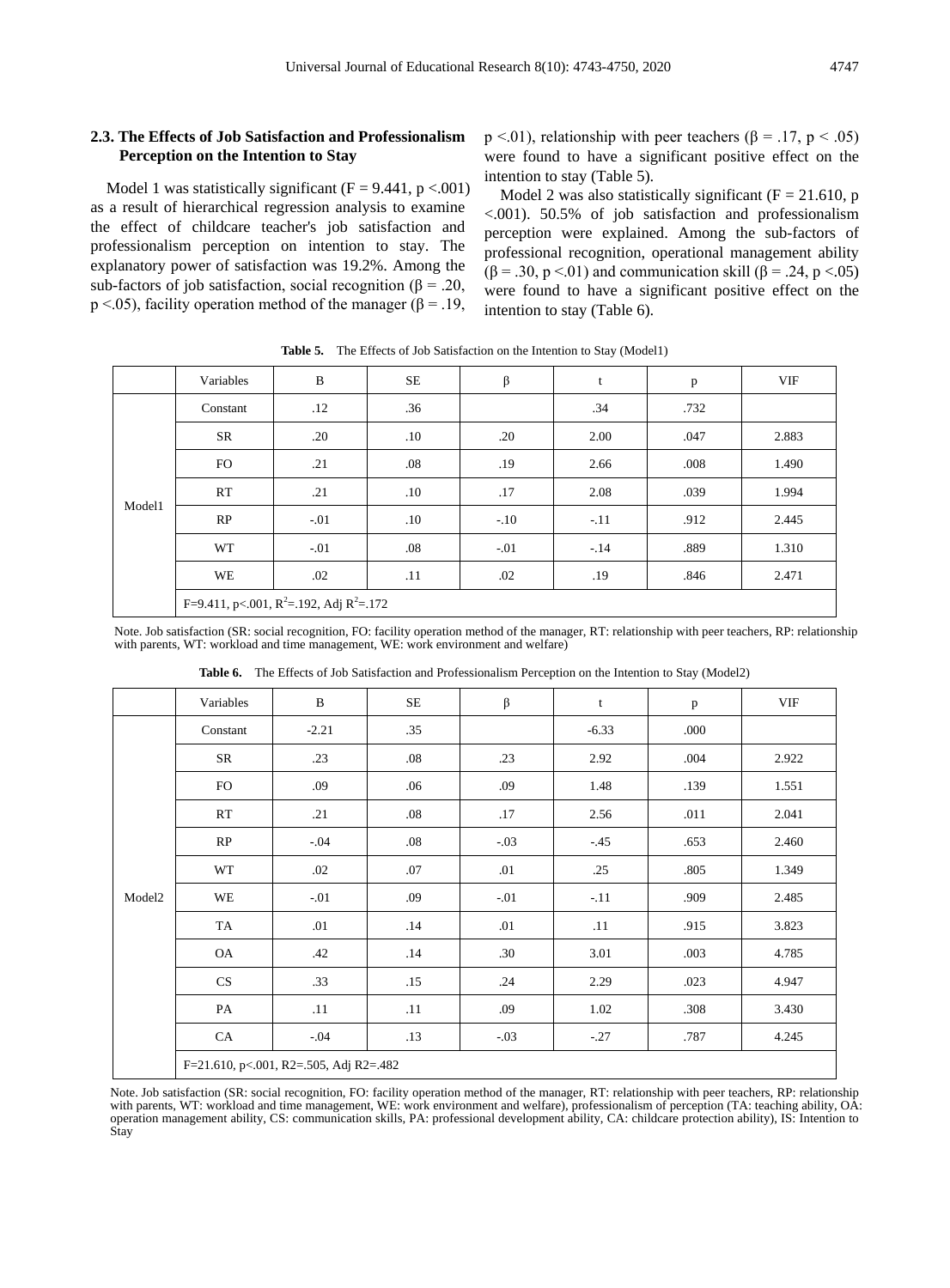# **4. Discussions and Results**

This study was conducted to assist primarily in finding ways to increase the intention to stay of childcare teachers by examining the effects of job satisfaction and professionalism perception on the intention to stay. The discussion of the results is as follows.

First, there was a significant positive correlation between job satisfaction and professionalism perception, job satisfaction and intention to stay. In addition, there was a significant positive correlation between job satisfaction and professionalism perception. Other studies reflect the same results. In the studies of Mrayyan [41] and De Oliveira, Natividade, De Assis, & Mambrini [42], results showed a statistically significant correlation between job satisfaction and intention to stay. In the study of Kim et al. [31], there was a significant negative correlation between the professionalism perception and turnover intention of the childcare teacher, and it can be said to be in the same context as the result that there was a significant positive correlation between professionalism perception and job satisfaction. Studies in other occupational groups have reported that the higher the job satisfaction of hotel workers, the higher the intention to stay [43]. In addition, studies of nurses have reported that the higher the professional value of a nurse, the higher the residual intention [44]. Therefore, the results of this study support that job satisfaction and professionalism perception should be considered when looking for ways to increase the intention to stay of childcare teachers.

Second, job satisfaction and professionalism had a significant positive effect on the intention to stay. This is in the same context as the results of a study by Youcef, Ahmed, & Ahmed [21] that job satisfaction affects the intention to stay through organizational commitment. A study by Radford & Meissner [20] agrees with the finding that job satisfaction had an effect on intention to stay. In this study, social recognition, operation method of the manager, relationship with peer teachers were found to be factors affecting intention to stay. Therefore, in order to increase the intention to stay of childcare teachers, it is vital to increase social awareness of childcare teachers and maintain a positive relationship between managers and peer teachers.

It is difficult to find prior studies on professional perception and the intention to stay. However, studies that considered turnover intention as a variable related to intention to stay report that professionalism perception has a significant effect on turnover intention [31], [45]. Huang & Cho (2010) emphasized that professional development should be considered to increase retention of childcare teachers [46]. These studies fall under the same purview as this study. In other words, it can be inferred that if childcare teachers are satisfied with the job and have high-level of professionalism, they will want to work more in the childcare center.

For childcare teachers, this variable is related to the quality of childcare. The way to increase the intention to stay of childcare teacher is a critical factor in maintaining the quality of childcare in childcare centers. Therefore, in order to increase the intention to stay of childcare teachers, it is necessary to create a working environment that pleases the childcare teachers. If professionalism as a teacher is increased through consideration of rehabilitation or re-education of the childcare teacher, the intention to stay of the childcare teacher to remain will increase. Based on these results, administrative support is needed to increase the job satisfaction of childcare teachers. In addition, a variety of teacher education development programs are needed to enhance professionalism perception.

Finally, suggestions for limitations and follow-up studies in this study are as follows. First, the relationship between job satisfaction, professionalism perception, and the intention to stay of childcare teachers was examined, but it is necessary to study the differences according to demographic variables of childcare teachers in subsequent studies. Second, since this study was conducted through a self-written questionnaire, other studies that use different methods, such as in-depth interviews, should be conducted in order to understand the intention to stay of childcare teacher.

# **REFERENCES**

- [1] Lee, C. J. (2018). A Study on the Process and Effectiveness of Childcare Policy Extension in Korea: Focusing on the Impact on Defamilialization of Childcare Burden. Doctoral dissertation, Seoul National University.
- [2] Ministry of Health and Welfare (2019), Childcare Statistics. Sejong: Ministry of Health and Welfare.
- [3] Lee, S. I. (2017), The Relationship between Quality of Relational Working Environment and Emotional Burnout: Moderating Effect of Emotional Regulation, Master' thesis, Kyung Hee University.
- [4] Choi, Y. K., Lee, Y. J., Kim, S. H., & Na, J. H. (2012), Consideration of the Hours of Use of Child Care Support Institutions from the Viewpoint of Child Development-focusing on the Stress Hormone Survey, Seoul: Korea Institute of Child Care and Education.
- [5] Lin, Y. & Magnuson, K. A. (2018), Classroom Quality and Children's Academic Skills in Child Care Centers: Understanding the Role of Teacher Qualifications, Early Childhood Research Quarterly, 42(1): 215-227.
- [6] Price, J. L., & Mueller, C. W. (1981), A Causal Model of Turnover for Nurses, Academy of Management Journal, 34: 534-565.
- [7] Redditt, J., Gregory, A. M., & Ro, H. (2017), An Examination of Organizational Commitment and Intention to Stay in the Timeshare Industry: Variations Across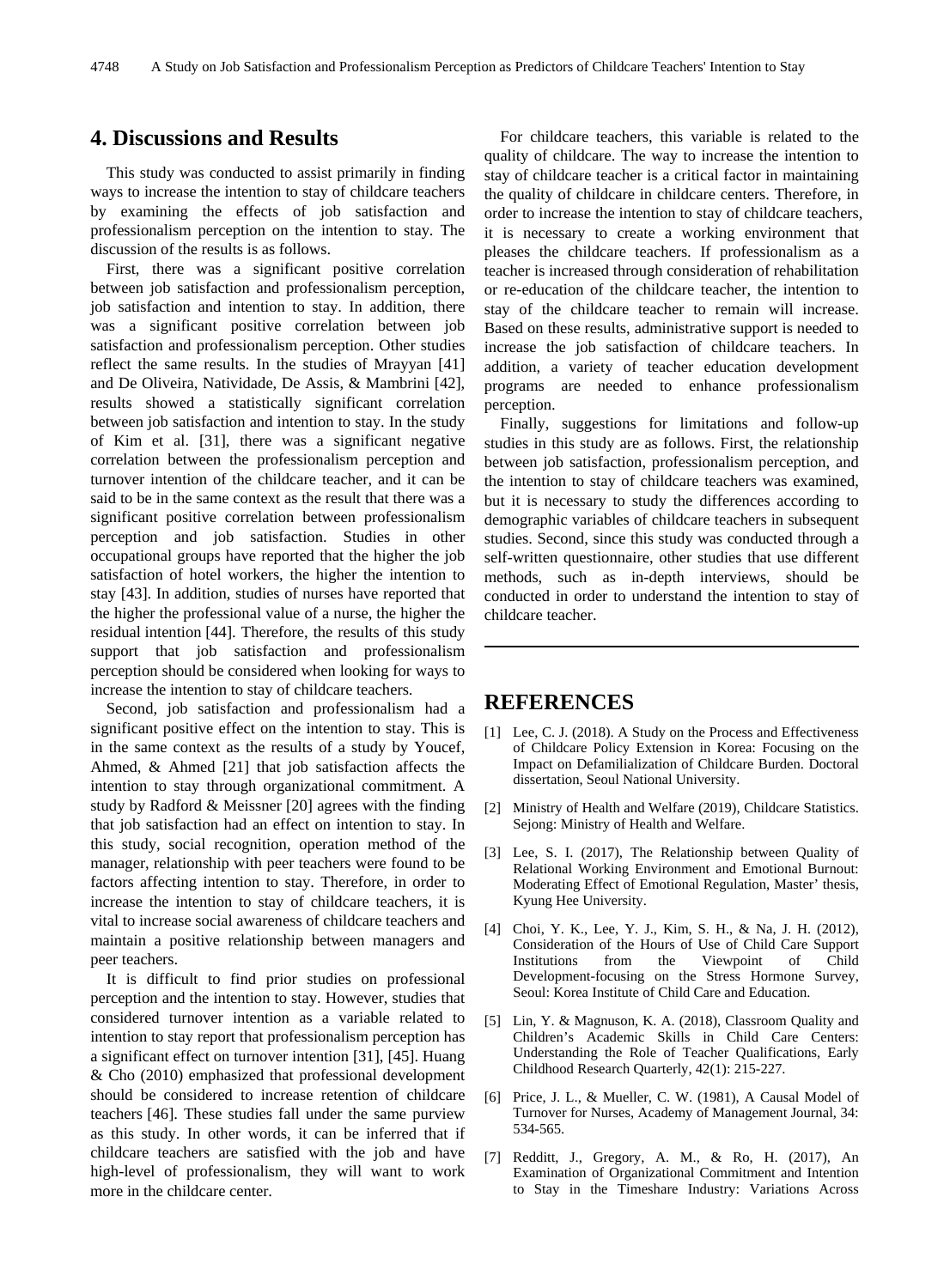Generations in the Workplace, International Journal of Hospitality & Tourism Administration, 20(2): 206-225.

- [8] Torquati, J. Raikes, H. & Huddleston-Casas, G. A. (2007). Teacher education, motivation, compensation, workplace support, and links to quality of center-based child care and teachers' intention to stay in the early childhood profession. Early Childhood Research Quarterly, 22(2), 261-275.
- [9] McConnel III, J. R. (2017), A model for uderstanding teachers' intentions to remain in STEM education. International Journal of STEM Education, 4(7), 1-21.
- [10] Jung, W. S. (2019). The effects of a principal's coaching leadership, organizational culture on early childhood teacher's job satisfaction, turnover intention. master thesis, Kwangju Women's University.
- [11] Cho, S., Johanson, M. M., & Guchait, P. (2009). Employees Intent to Leave: A Comparison of Determinants of Intent to Leave Versus Intent to Stay, International Journal of Hospitality Management, 28(3): 374–381.
- [12] Jeong, W. S., & Oh, J. Y. (2020). The Effect of Director's Coaching Leadership and Organizational Culture in Early Childhood Education Institutions on Teachers' Job Satisfaction and Turnover Intention, Open Early Childhood Education Research, 25(1): 161-189.
- [13] Choe, H. S. (2017). The Effects of Resilience, Job Satisfaction, and Burnout on Intention to Leave of Infant Teachers in Korea. Journal of Early Childhood Education & Educare Welfare, 21(3): 129-149.
- [14] Kwon, H. S., & Kwon, S. M. (2017), The Effects of a Kindergarten Teacher's Empowerment, Life Stance and Teacher Efficacy on Turnover Intentions - the Mediated Effects of Burnout and Social Support, Open Early Childhood Education Research, 22(1): 379-401.
- [15] Cha, S. J. (2019), The Effect of the Interpersonal Stress and Childcare Teacher's Perception of Professionalism on the Turnover Intention, Master thesis, Yonsei University.
- [16] Grant, A. A., Jeon, L., & Buettner, C. K. (2019), Chaos and Commitment in the Early Childhood Education Classroom: Direct and Indirect Associations through Teaching Efficacy, Teaching and Teacher Education, 81(2019): 50-60.
- [17] Appel-Drazin, K. (2016). Work environment, leadership, and teacher retention in early childhood education. Unpublished doctoral dissertation, Olivet Nazarene University, IL, USA.
- [18] Singh, K., & Billingsley, B. S. (1996), Intent to Stay in Teaching, Remedial and Special Education, 17(1): 37–47.
- [19] Sedivy-Benton, A. L., & Boden McGill, C. J. (2012). Significant Factors for Teachers' Intentions to Stay or Leave the Profession: Teacher Influence on School, Perception of Control, and Perceived Support. National Teacher Education Journal, 5(2): 99.
- [20] Radford, K., & Meissner, E., (2017), Job Satisfaction and Intention to Stay within Community and Residential Aged Care Employees. Australasian Journal on Ageing, 36(3), E1-E6.
- [21] Youcef, S., Ahmed, S. S., & Ahmed, B. (2016), The Impact of Job Satisfaction on Turnover Intention by the Existence of Organizational Commitment, and Intent to Stay as

Intermediates Variables Using Approach PLS in Sample Worker Department of Transport Saida, Management, 6(6): 198-202.

- [22] Lee, J. Y., & Lee, Y. N.  $(2020)$ . The mediation effects of organizational commitment in the relationship of between organizational culture and the childcare teachers' intention to stay. Korean Journal of Early Childhood Education, 40(4), 263-289.
- [23] Billingsley, B., & Cross, L. H. (1992). Predictors of commitment, job satisfaction, and intent to stay in teaching: A comparison of general and special educators. The Journal of Special Education, 25(4), 453-471.
- [24] Schneider, B., & Snyder, R. A. (1975). Some relationships between job satisfaction and organization climate. J. Appl. Psychol, 60, 318
- [25] Locke, E. (1976). The nature and cause of job satisfaction. In M. D. Dunnette (ed.), Handbook of industrial and organizational psychology, 1297-1349. (Chicago, IL: Rand McNally)
- [26] Betty, R. W., & Schnier, C. E. (1981). Personnel Administration: An Experimental Skill Building Approach, 2nd ed, New York, NY: Addison-Wesley Publishing Company
- [27] Bangwal, D., & Tiwri, P. (2019). Workplace environment, employee satisfaction and intent to stay. Iternational Journal of Contemporary Hospitality Management, 31(1), 268-284.
- [28] Hargreaves, A. (2000), Four Ages of Professionalism and Professional Learning, Teachers and Teaching: Theory and Practice, 6(2): 151-182.
- [29] Chung, S. A., & Cho, D. Y. (2013). A study of analyzing the need of early childhood teachers` job competency. Korean Journal of Early Childhood Education, 33(1), 299-321.
- [30] Jin, K. M. (2017). Association between childcare teachers' perceived work environment, professionalism and turnover intention, master thesis, Kyunghee University.
- [31] Kim, M. S., S. J. Kim, H. O. Kang, & A. R. Jung (2018), The Structural Relationship between Child Care Teachers' Perception of Job Satisfaction, Professionalism, Organizational Climate, and Turnover Intention, Early Childhood Education Research, 38(1): 391-415.
- [32] Battle, A., & Looey, L. (2014). Teachers' intentions to stay in teaching: The role of values ad knowledge of adolescent development. Education, 134(3), 369-379.
- [33] Cassidy, D. J., Lower, J. K., Kintner-Duffy, V. L., Hegde, A. V., & Shim, J. (2011). The day-today reality of teacher turnover in preschool classrooms: An analysis of classroom context and teacher, director, and parent perspectives. Journal of Research in Childhood Education, 25 (1), 1-23.
- [34] Cho, S. Y., Baik, E. J., Kim, H. G., Kwon, Y. H., & Chung, J. N.(2011). Study for Validation of the Korean Childcare Teacher's Job Satisfaction Scale (K-CTJSS). Journal of Korean Home Management Association, 29(2), 1-12.
- [35] Wang, H. (2005). Early childhood educator's perceptions of professional competence in preschool setting. Doctoral dissertation. Pennsylvania: Pennsylvania State University.
- [36] Jeong, A. R. (2016). The effects of the chlidcare center's